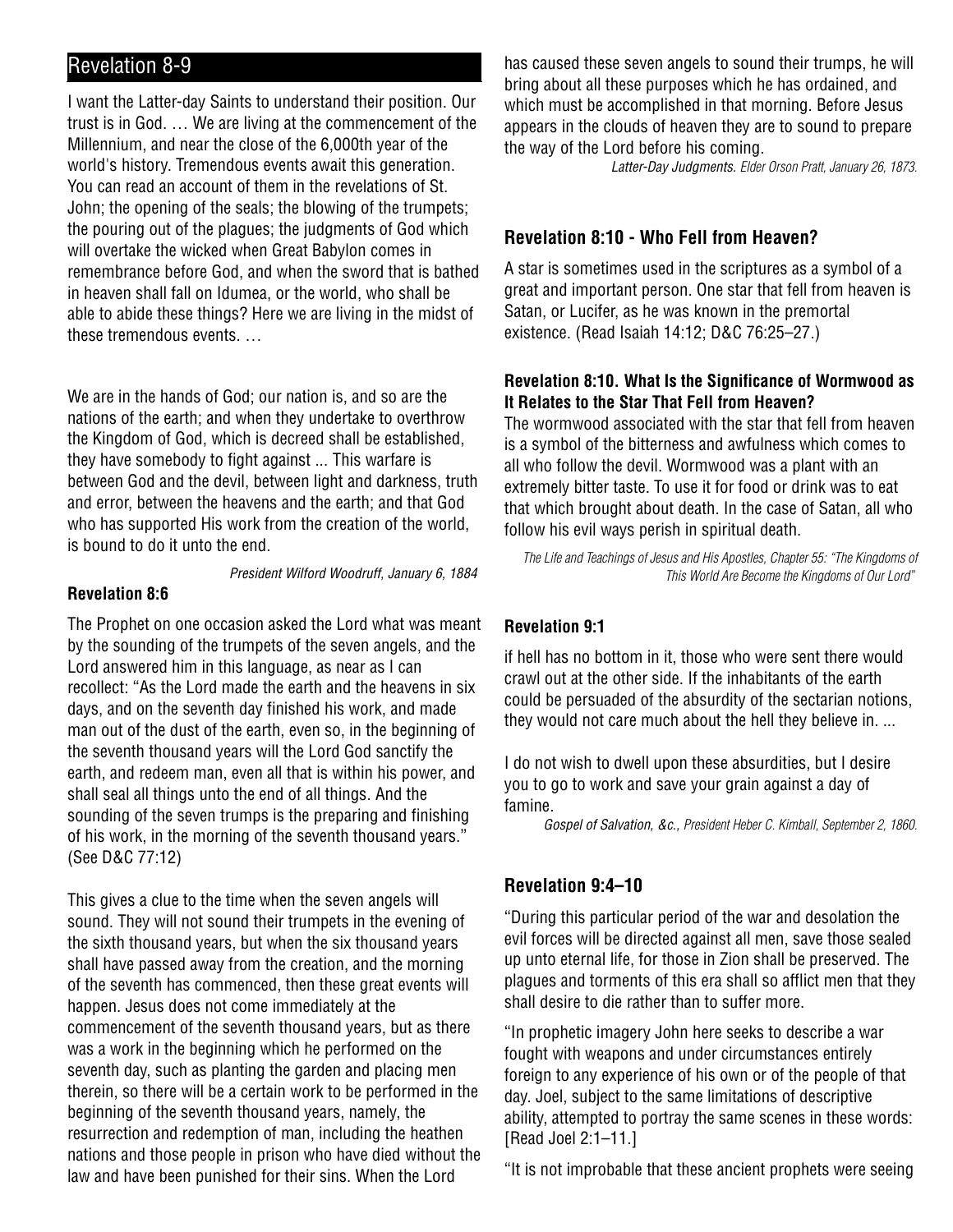such things as men wearing or protected by strong armor; as troops of cavalry and companies of tanks and flame throwers; as airplanes and airborne missiles which explode, fire shells and drop bombs; and even other weapons yet to be devised in an age when warfare is the desire and love of wicked men." (McConkie, DNTC, 3:502–3.)

#### **Revelation 9:11. Who Is Abaddon, or Apollyon?**

John tells us that this is the angel of the bottomless pit. He gives his name in Hebrew and Greek. Both the Hebrew and the Greek words come from the roots meaning "to destroy" or "destruction." Thus the name signifies "the Destroyer," an appropriate title for Satan. There is yet another word which is related to these two names and which serves as one of the devil's names. It is Perdition (see Moses 5:24), and it means "utter loss" or "destruction."

> The Life and Teachings of Jesus and His Apostles, Chapter 55: "The Kingdoms of This World Are Become the Kingdoms of Our Lord"

## Revelation 10-11

**Revelation 10:10, 11 - What Was the Little Book John Ate?** "A great mission was given unto John because of his desire, and he is even now laboring as 'a flaming fire and a ministering angel, for those who are heirs of salvation.' In the tenth chapter of Revelation we read that John was given a little book by the angel and commanded to eat it up, which he did, and he said 'it was in my mouth sweet as honey; and as soon as I had eaten it, my belly was bitter.' And the angel said by way of interpretation of this act: 'Thou must prophesy again before many peoples, and nations, and tongues, and kings.' When this mission was given, John was an old man far beyond the allotted years of three score and ten. In answer to a question as to the meaning of this vision of the book, the Prophet Joseph Smith said: It was a mission and an ordinance for John to gather the tribes of Israel. (D. & C. 77:14.) At a conference of the Church, held June, 1831, Joseph Smith said 'that John the Revelator was then among the ten tribes of Israel who had been led away by Shalmaneser, king of Assyria, to prepare them for their return from their long dispersion.' (Documentary History of the Church, Vol. 1:176; Essentials in Church History, p. 126.)" (Smith, Church History and Modern Revelation, 1:48.)

## **Revelation 11:3–13 – The Two Witnesses Who Prophesy at Jerusalem**

Read D&C 77:15.

"Suffice it to say, the Jews gather home, and rebuild Jerusalem. The nations gather against them in battle. Their armies encompass the city, and have more or less power over it for three years and a half. A couple of Jewish prophets, by their mighty miracles, keep them from utterly over-coming the Jews; until at length they are slain, and the city is left in a great measure to the mercy of their enemies for three days and a half. The two prophets then rise from the dead and ascend up into heaven.

The Messiah comes, convulses the earth, overthrows the army of the Gentiles, delivers the Jews, cleanses Jerusalem, cuts off all wickedness from the earth, raises the Saints from the dead, brings them with him, and commences his reign of a thousand years; during which time his Spirit will be poured out upon flesh; men and beasts, birds and serpents, will be perfectly harmless, and peace and the knowledge and glory of God shall cover the earth as the waters cover the sea; and the kingdom and the greatness of the kingdom under the whole heaven, shall be given to the saints of the Most High." (Pratt, A Voice of Warning and Instruction to All People, pp. 49–50.)

> The Life and Teachings of Jesus and His Apostles, Chapter 55: "The Kingdoms of This World Are Become the Kingdoms of Our Lord"

## **Revelation 11:15 – The Kingdoms are become the Lord's**

May I quote one sentence which the Prophet Joseph Smith, writing by revelation and inspiration, included in that famous document, "The Wentworth Letter." He said: ". . . No unhallowed hand can stop the work from progressing; persecutions may rage, mobs may combine, armies may assemble, calumny may defame, but the truth of God will go forth boldly, nobly, and independent, till it has penetrated every continent, visited every clime, swept every country, and sounded in every ear, till the purposes of God shall be accomplished, and the Great Jehovah shall say the work is done" (History of the Church, vol. 4, p. 540).

You and I are in this kingdom at its beginning. The groundwork is being laid. Out of small beginnings come great things. We have had tremendous progression and growth; we are established and recognized in the world already; but there will be an eventual day when the whole earth will be converted to the truth, when every living soul will come into the Church of Jesus Christ of Latter-day Saints.

We are in the kingdom of God now which is exclusively an ecclesiastical kingdom. This kingdom is going to grow and increase, multiply and abound, and nothing can stop it, until the day comes that it will be both an ecclesiastical kingdom and a political kingdom, and it will govern in all things spiritual, civil, temporal, and political. The kingdoms of this world are going to become the kingdom of our God and of his Christ (Rev. 11:15).

President John Taylor said this: "It has been asked . . . whether this kingdom will fail. I tell you in the name of Israel's God it will not fail. I tell you in the name of Israel's God it will roll forth, and that the things spoken of by the holy prophets in relation to it will receive their fulfillment. But in connection with this I will tell you another thing: A great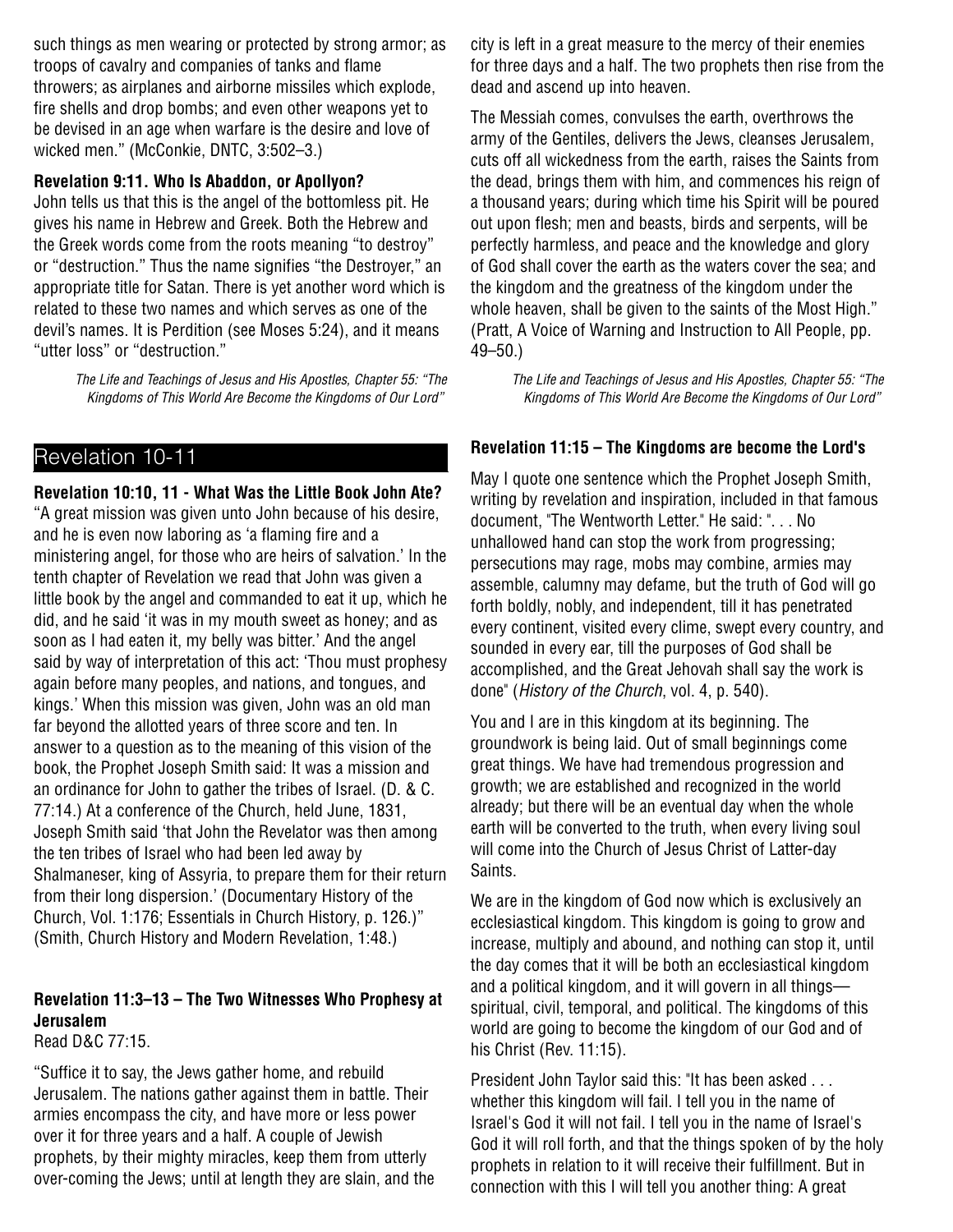many of the Latter-day Saints will fail, a great many of them are not now and never have been living up to their privileges, and magnifying their callings and their priesthood, and God will have a reckoning with such people, unless they speedily repent" (Gospel Kingdom, p. 137)

#### Bruce R. McConkie, Conference Report, October 1958, pp. 114-117

The kingdom of God will not fail; it shall not be destroyed; it will not be left to other people; it will stand forever until "the kingdoms of this world [will] become the kingdoms of our Lord, and of his Christ."

"May the Kingdom of God Go Forth", President Ezra Taft Benson, April 1978 General Conference

# Revelation 12-14

Joseph Smith made many significant changes in the book of Revelation as he worked on the Inspired Version. Of the many chapters in which changes were made, chapter twelve was the most revised. Every verse, with the exception of verse 12, received some change. Two verses were changed in such a manner that the meaning of the entire chapter was significantly altered. Those verses are 1 and 7:

"And there appeared a great sign in heaven, in the likeness of things on the earth; a woman clothed with the sun, and the moon under her feet, and upon her head a crown of twelve stars."

"And the dragon prevailed not against Michael, neither the child, nor the woman which was the church of God, who had been delivered of her pains, and brought forth the kingdom of our God and his Christ."

## **Revelation 12:1, 4, 15 – Who Are the Woman and the Manchild Mentioned by John?**

"A woman ('the church of God'!) gives birth to a man child ('the kingdom of our God and his Christ' which shall hold sway during the Millennial Era, the kingdom John has just seen in vision!). See Rev. 11:14–19. Such is the Prophet's inspired interpretation. Among Biblical scholars of the world, the man child is presumed to be Christ, a speculative conclusion which, though seemingly persuasive, is refuted by the obvious fact that the Church did not bring forth Christ; he the Creator of the Church. Among Latter-day Saint scriptural exegetes [those who explain scriptures using critical techniques], it is not uncommon to say that the man child is the priesthood, a seemingly persuasive speculation, which again however must be rejected by the same line of reasoning. The Church did not bring forth the priesthood, but the priesthood is the power that brought the Church into being." (McConkie, DNTC, 3:511.)

and the kingdom as separate entities, the one giving birth to the other, this in fact is the condition to exist in the Millennium. The Church is a spiritual organization governed by priesthood and revelation. Only those who have covenanted with Christ in the waters of baptism hold membership therein. The kingdom of God is a product of the Church. It is a political organization in which all men who live in the millennial era will belong.

"After Christ comes, all the peoples of the earth will be subject to him, but there will be multitudes of people on the face of the earth who will not be members of the Church; yet all will have to be obedient to the laws of the kingdom of God, for it will have dominion upon the whole face of the earth. These people will be subject to the political government, even though they are not members of the ecclesiastical kingdom which is the Church.

"This government which embraces all the peoples of the earth, both in and out of the Church, is also sometimes spoken of as the kingdom of God, because the people are subject to the kingdom of God which Christ will set up; but they have their agency and thousands will not be members of the Church until they are converted; yet at the same time they will be subject to the theocratic rule." (Smith, Doctrines of Salvation, 1:229.)

The Life and Teachings of Jesus and His Apostles, Chapter 55: "The Kingdoms of This World Are Become the Kingdoms of Our Lord"

Each one of you can be a friend to someone, even if it is only by smiling. Like Vicki, you can let the sunshine that is in your heart show in your face. The Apostle John wrote of "a woman clothed with the sun, and the moon under her feet." [Joseph Smith Translation, Rev. 12:1.] Similarly, you young women can be bearers of light.

Your Light—a Standard to All Nations , President James E. Faust, April 2006 General Conference

#### **Revelation 12:3–4, 7–17—A Red Dragon with Seven Heads, Ten Horns, and Seven Crowns**

The dragon is identified in Revelation 12:9 as Satan, the devil. The heads represent his knowledge, the horns represent his power, and the crowns represent his rule or control over those who allow themselves to be overcome by him. Notice that according to verse 4 he "drew the third part of the stars of heaven." Modern revelation helps us understand this represents those who followed him in the premortal life and were not permitted to obtain a body and continue their eternal progression (see D&C 29:36–38; Abraham 3:23–28).

New Testament Student Study Guide, Revelation 12

## **Revelation 12:4. Who Are the Stars of Heaven That Were Cast to the Earth?**

Though at first it may seem confusing to speak of the Church

These are the Father's spirit children who rejected the plan of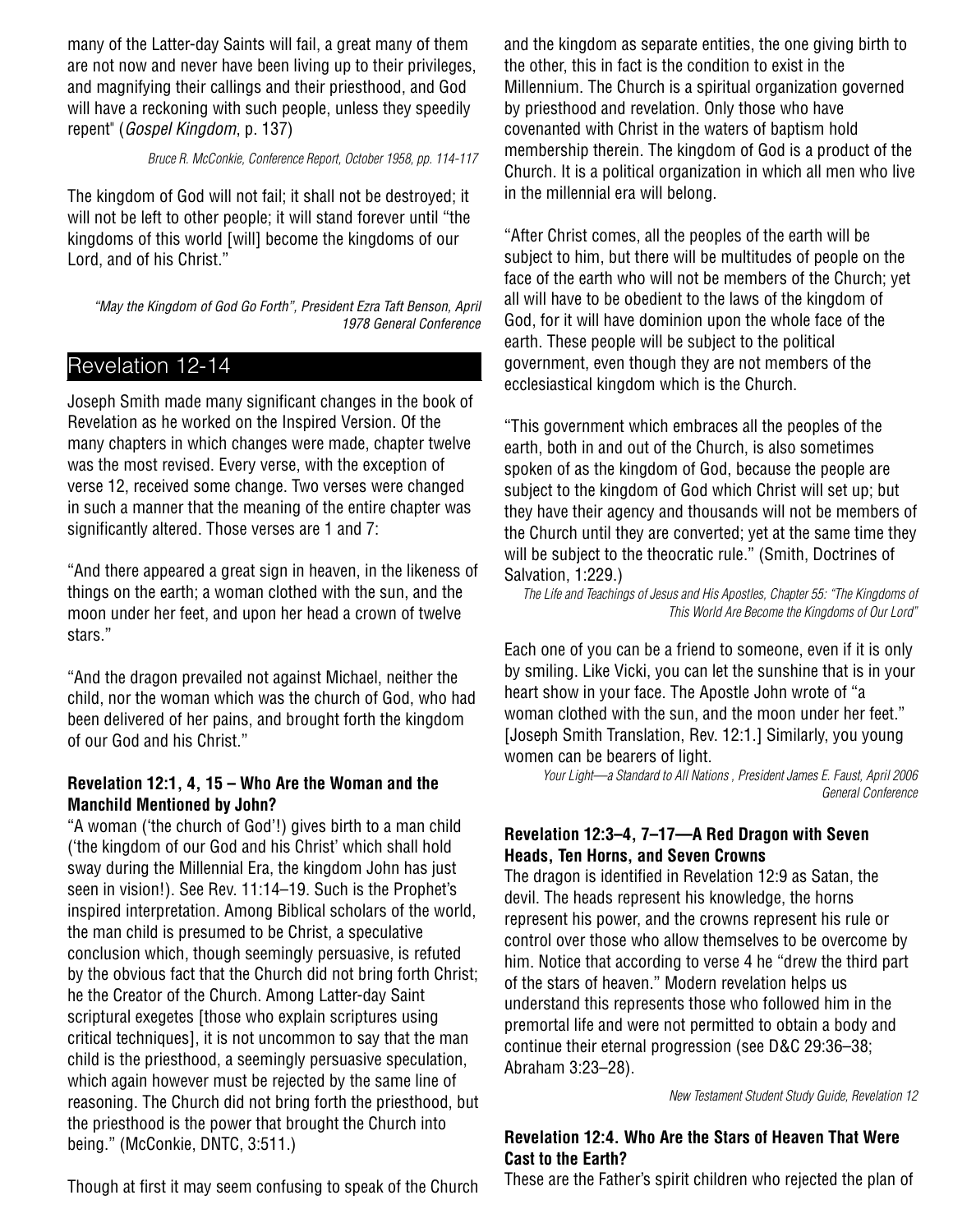salvation and followed Lucifer in the premortal life.

The Life and Teachings of Jesus and His Apostles, Chapter 55: "The Kingdoms of This World Are Become the Kingdoms of Our Lord"

## **Revelation 12:7–11, 17 — War in Heaven**

The Prophet Joseph Smith said, "The contention in heaven was—Jesus said there would be certain souls that would not be saved; and the devil said he would save them all, and laid his plans before the grand council, who gave their vote in favor of Jesus Christ. So the devil rose up in rebellion against God, and was cast down, with all who put up their heads for him" (History of the Church, 6:314; see also Moses 4:1–4; Abraham 3:23–28).

The war between good and evil was not over after Satan's defeat in the premortal life. Revelation 12:17 tells us that he continues to war against the Saints of God (see also D&C 76:28–29). President Ezra Taft Benson said, "We live in that day which John the Revelator foresaw. … Satan is waging war against the members of the Church who have testimonies and are trying to keep the commandments" ("The Power of the Word," Ensign, May 1986, 79). ...

New Testament Student Study Guide, Revelation 12

With God's kingdom restored to the earth and your entry into the world, Satan knows that "he hath but a short time." [ Revelation 12:12.] Therefore, Satan is marshalling every resource at his disposal to entice you into transgression. He knows that if he can draw you into transgression, he may prevent you from serving a full-time mission, marrying in the temple, and securing your future children in the faith, all of which weakens not only you but the Church. He knows that nothing can overthrow God's kingdom "save it [be] the transgression of [his] people." [ Mosiah 27:13.] Make no mistake about it—the focus of his war is now on you—you who seek to "keep the commandments of God, and have the testimony of Jesus Christ." …

So, as we enter the final climactic stages of the war against Satan, be sober, my young friends. Understand that you cannot partake of drugs, alcohol, or tobacco. You cannot participate in pornography or other immoral activity. You cannot lie, cheat, or steal. You cannot use false, demeaning, or dirty language. You cannot deface your body with tattoos and other piercings. You cannot do these things and be victorious in the battle for your own soul, let alone be a valiant warrior in the great struggle for the souls of all the rest of our Father's children. …

Understand, my young friends, that there is only one way to win the war against Satan, and that is to win it in the same way it was won in the beginning. When victory was finally achieved in the War in Heaven, a loud voice was heard to declare:

"Now is come salvation, and strength, and the kingdom of our God, and the power of his Christ. …

"For they [referring to Michael and his angels] have overcome him [referring to the devil] by the blood of the Lamb, and by the word of their testimony; for they loved not their own lives, but kept the testimony even unto death." [Joseph Smith Translation, Revelation 12:9, 11] Do not miss the significance of this declaration. Satan was overcome in the beginning by (1) faith in the Lord Jesus Christ and His atoning sacrifice, (2) testimony of Him that was steadfastly kept to the very end, and (3) consecration of oneself to the Lord and His work. If this was the means for defeating him in the beginning, you can be sure that this is the one sure way to defeat him now. [See D&C 76:53 (those who inherit the celestial kingdom "overcome by faith"); 1 John 5:4–5 ("this is the victory that overcometh the world, even our faith," and "he that overcometh the world" is "he that believeth that Jesus is the Son of God").]

Now, you may wonder how to acquire the faith, testimony, and consecration of spirit necessary to overcome the adversary. Let me assure you that these qualities are already within you. You simply need to recover them. To that end, allow me to make three suggestions.

First, do as young Joseph Smith did. Find a quiet place and pray to your Father in Heaven. [See Joseph Smith—History 1:11–15.] Do so regularly and earnestly. Prayer is a precondition to revelation. The more regular and earnest the prayer, the more frequent the revelation. When received, revelation provides the evidence or assurance of things unseen, which is the foundation of faith. [See Hebrews 11:1; Alma 32:21; Ether 12:6.]

Second, learn to hear the voice of the Lord. His is a still, small, and whisper-like voice. [The voice of the Spirit is described as a still, small voice of perfect mildness, as if it were a whisper. See 1 Kings 19:12; Helaman 5:30; D&C 85:6.] It is one that is felt more than it is heard. It comes in the form of thoughts, feelings, and impressions. To hear such a voice, you must be still and quiet in your own soul, laying aside your excess laughter and light-mindedness. [See D&C 88:69, 121.] While it may not seem easy to so discipline your life, hearing the precious, loving voice of the Lord will sustain you in every circumstance and is therefore worth every effort.

Third, obey the word of the Lord as it is given to you. His word will not only love and comfort but invariably instruct and correct. Do as He bids you to do, no matter how hard it may seem to you, and do it now. It is in doing the will of the Lord that knowledge of Him and love for Him accrue to your soul, which leads you to be ever more willing to lay down your own life and follow Him.[See Matthew 16:24–25; John 7:17.]

My dear brethren of the Aaronic Priesthood, these are your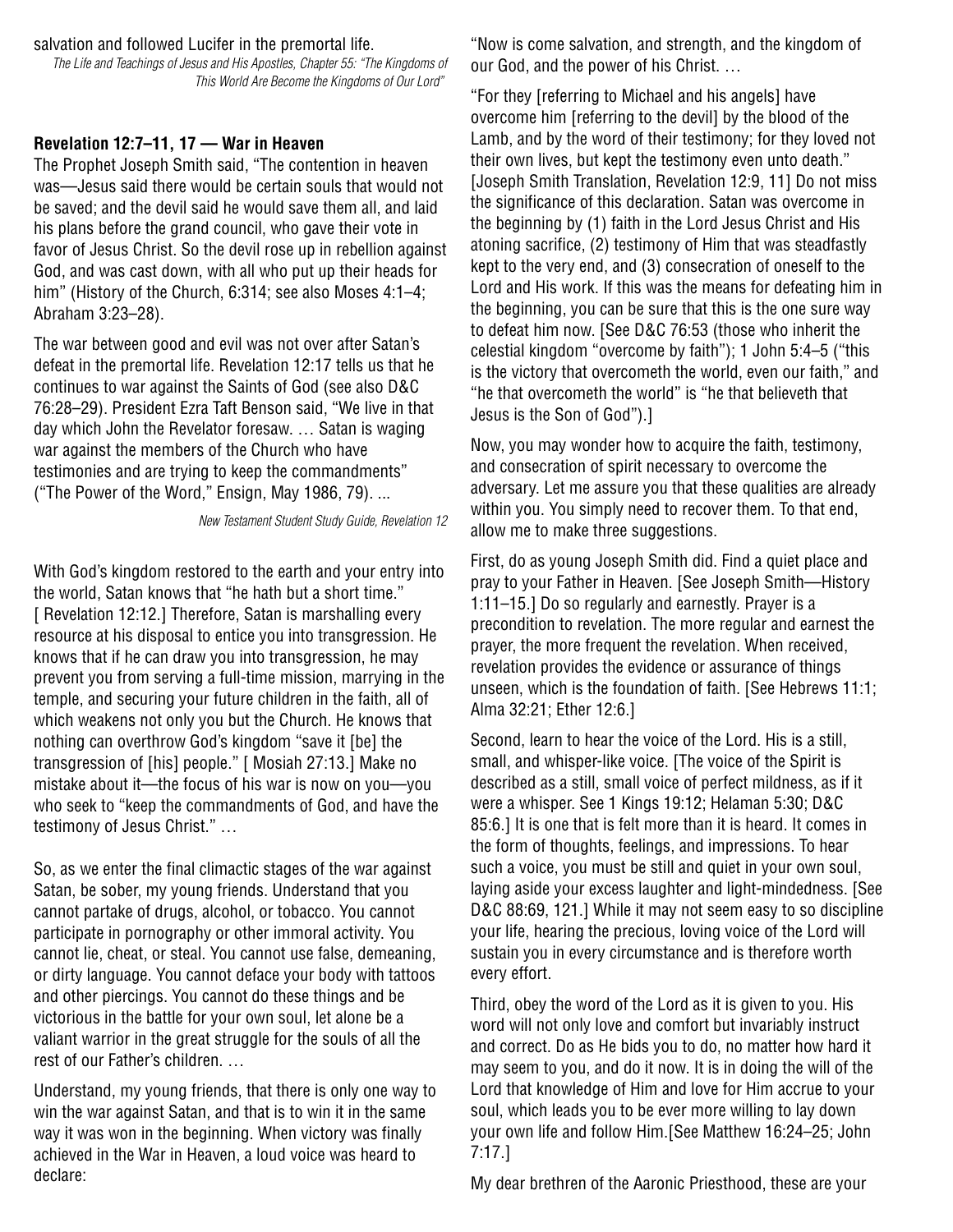days! Do not squander them! Be sober! Take "the shield of faith, wherewith ye shall … quench all the fiery darts of the wicked." [ Ephesians 6:16.] Then "fight the good fight of faith." [ 1 Timothy 6:12.] And when you have done all, "stand" [See Malachi 3:2. "Who shall be able to stand?" ( Revelation 6:17). Those who have taken the "whole armour of God" and have "done all" ( Ephesians 6:13).] still and "see the salvation of the Lord." [ Exodus 14:13.] I assure you that His salvation will come, delivering you and yours from every evil.

Winning the War ag,inst Evil, Elder James J. Hamula, October 2008 General Conference

Revelation 12:7–11 tells about the war in heaven in the premortal life. How could you reasonably assume that you are one of the people referred to in verse 11? How can what you did then help you now? (see Abraham 3:23–28).

New Testament Student Study Guide, Revelation 12

## **Revelation 12:14 – Woman Going into the Wilderness**

The woman is symbolic of the church of Jesus Christ, and we learn in verse 13 that the dragon (Satan) persecuted the woman. The woman fleeing into the wilderness is the symbolic driving of the church into the wilderness of apostasy. See D&C 86:3.

The Life and Teachings of Jesus and His Apostles, Chapter 55: "The Kingdoms of This World Are Become the Kingdoms of Our Lord"

### **Revelation 12:14 – Time, and times, and a half time**

This refers to three and one-half years. New Testament Student Study Guide, Revelation 12

#### **Revelation 13 – the Mark of the Beast**

In Revelation 13 John symbolically described his continuing vision of the battle between good and evil. This chapter portrays the evil that Satan promotes on earth as a powerful beast that goes against all that the kingdom of God stands for, and it seeks to enforce its ways with threats and violence. The beast also represents Satan's efforts before the Second Coming of Christ, telling how wounding the beast does not stop it (see Revelation 13:3). In other words, even though one effort of Satan might be stopped, he continues others or starts new ones. Many people have tried to explain the meaning of "the number of the beast" (666; v. 18). Modern prophets have not given an interpretation on this passage of scripture, and members should be careful not to teach or promote the theories of men that do not agree with the doctrine of the Church and are not taught by the prophets. New Testament Student Study Guide, Revelation 12

#### **Revelation 14:1**

This earthly probation is a day of trial. We have to pass through tests and ordeals, and have to prove ourselves worthy to be numbered among that great company who will stand as saviors upon Mount Zion, with the very impress of

Deity upon them—the name of God written upon their foreheads.

President Daniel H Wells, Oct. 7, 1875

#### **Revelation 14:6, 7 – And I Saw Another Angel**

"Now, as to the actual work of restoration—what angel performed this mighty deed, this work which involves the salvation of all men on earth in these latter-days? Who restored the everlasting gospel? Was it one angel or many? "It is traditional (and true!) to reply: 'Moroni, son of Mormon, the now resurrected Nephite prophet, who holds the keys of "the stick of Ephraim" (D. & C. 27:5), the one through whose ministry the Book of Mormon was again brought to light.' The reasoning that the Book of Mormon contains 'the fulness of the everlasting gospel' (D. & C. 135:3); that therein is God's message of salvation for all of the earth's inhabitants; and that this gospel message is now being taken by the Lord's witnesses to one nation, and kindred, and tongue, and people after another. …

"… But other angels were yet to come—Moses, Elias, Elijah, Gabriel, Raphael, and 'divers angels. … all declaring their dispensation, their rights, their keys, their honors, their majesty and glory, and the power of their priesthood; giving line upon line, precept upon precept; here a little, and there a little.' (D. & C. 128:21.)

"Thus the angel Moroni brought the message, that is, the word; but other angels brought the keys and priesthood, the power. And in the final analysis the fulness of the everlasting gospel consists of all of the truths and powers needed to enable men to gain a fulness of salvation in the celestial heaven." (McConkie, DNTC, 3:528–30.)

> The Life and Teachings of Jesus and His Apostles, Chapter 55: "The Kingdoms of This World Are Become the Kingdoms of Our Lord"

# Revelation 15-16

Although Revelation 4–22 is considered one vision, the vision changes scenes from time to time. Revelation 15 marks a new scene in the vision. In it, John saw "a sea of glass mingled with fire" (v. 2) where those who overcame "the beast" referred to in Revelation 13 lived. Doctrine and Covenants 130:6–7 tells us that globes that are "like a sea of glass and fire" are "in the presence of God." … John saw those who dwelt there singing songs of praise to God. He also saw a temple there that was filled with the glory of God. Out of the temple came seven angels, clothed in white. Their assignment is described in Revelation 16.

New Testament Student Study Guide, Revelation 15

Some of what is found in Revelation 16 is like what we read in Revelation 8–9. ... Revelation 16 might repeat some of the things [John] saw earlier, but this time they are shown for different purposes. For example, in Revelation 16 John saw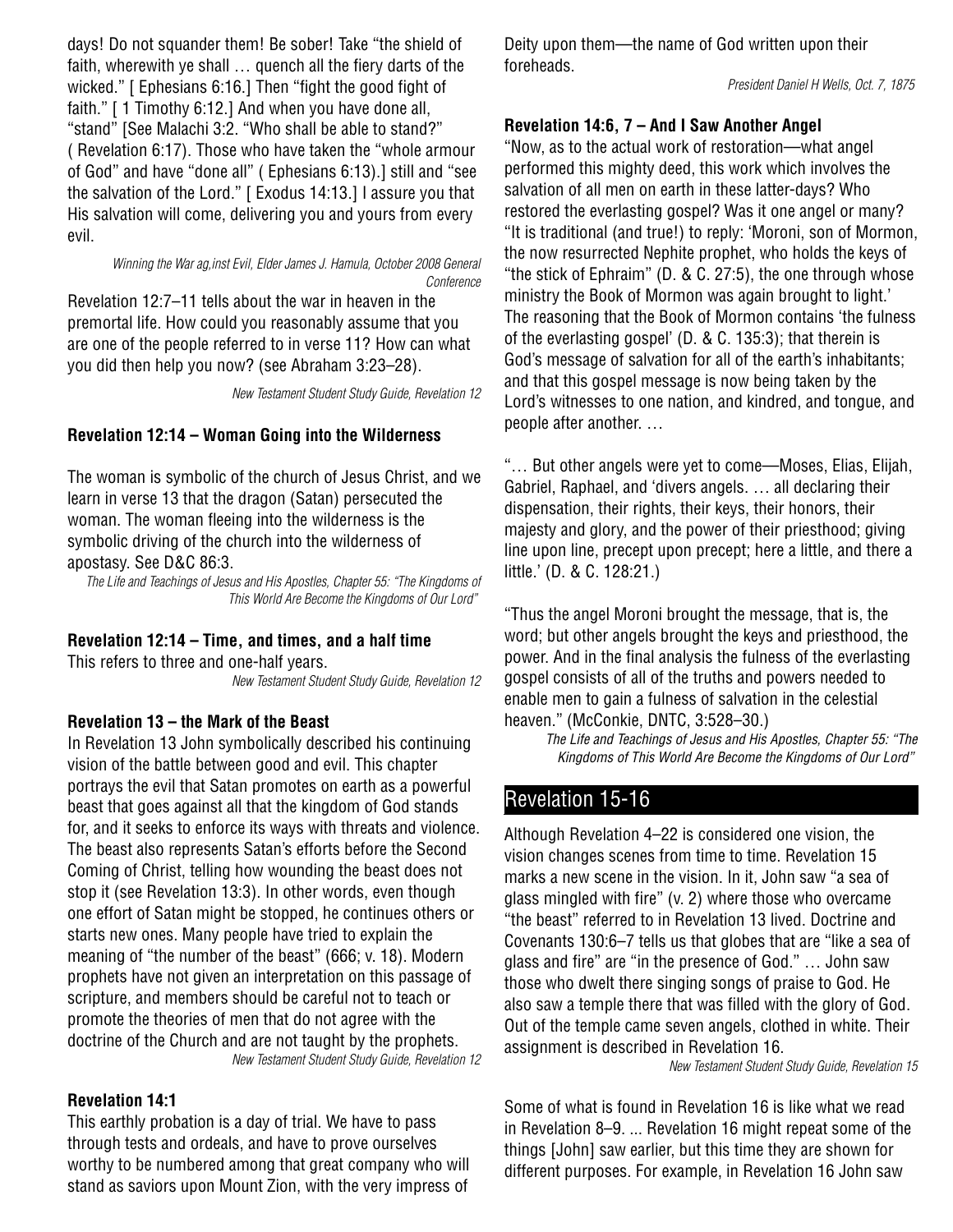the role the beast, Satan, played in these latter-day judgments. In Revelation 9 are several verses about the warfare after the sixth angel sounded his trump.

In Revelation 16, after the sixth angel poured out his vial, John saw that the beast gathered people to Armageddon (see vv. 14–16), which is the place of a last great battle before the Second Coming of Christ. The next thing that happened in Revelation 16 was the seventh angel, like the seventh angel in Revelation 11, announcing that "it is done" (Revelation 16:17), or that the time of the Second Coming had come. This was a most terrible time for those who refused to repent through the previous judgments, but a glorious time for the righteous.

New Testament Student Study Guide, Revelation 16

## **Revelation 15:2 - Sea of Glass**

When his kingdom is established upon the earth, and Zion built up, the Lord will send his servants as saviors upon Mount Zion. The servants of God who have lived on the earth in ages past will reveal where different persons have lived who have died without the Gospel, give their names, and say, "Now go forth, ye servants of God, and exercise your rights and privileges; go and perform the ordinances of the house of God for those who have passed their probation without the law, and for all who will receive any kind of salvation: bring them up to inherit the celestial, terrestrial, and telestial kingdoms," ...

What will become of the rest? Jesus will reign until he puts all enemies under his feet, and will destroy the death that we are afflicted with, and will also destroy him that hath the power of death; and one eternal life will spread over the earth. Then it will be exalted and become as a sea of glass, as seen by John the Revelator, and become the eternal habitation of those who are so happy as to gain eternal life and live in the presence of our Father and Savior. President Brigham Young, July 31, 1859.

The angels do not reside on a planet like this earth;

But they reside in the presence of God, on a globe like a sea of glass and fire, where all things for their glory are manifest, past, present, and future, and are continually before the Lord.

The place where God resides is a great Urim and Thummim.

This earth, in its sanctified and immortal state, will be made like unto crystal and will be a Urim and Thummim to the inhabitants who dwell thereon, whereby all things pertaining to an inferior kingdom, or all kingdoms of a lower order, will be manifest to those who dwell on it; and this earth will be Christ's.

Then the white stone mentioned in Revelation 2:17, will become a Urim and Thummim to each individual who receives one, whereby things pertaining to a higher order of kingdoms will be made known;

And a white stone is given to each of those who come into the celestial kingdom, whereon is a new name written, which no man knoweth save he that receiveth it. The new name is the key word.

D&C 130:6-11

## **Revelation 15:5-8**

The generation in which we live is a wicked and an adulterous generation, and wickedness and abomination of every kind are increasing, and the earth has commenced to groan under the evil practices of man. The heavens are in pain over the disobedience and unrighteousness of the children of men, and the angels, we are told, are waiting in their places in the Temple for the time to come when they will be called upon to go forth and reap down the earth.

Judgments await the world, but they heed not, and apparently do not care. With fire and sword the Lord will plead with all flesh, and as the prophet has said respecting this event, "the slain of the Lord will be many;" and these things will overtake the world in an hour when they expect them not, when they will be crying peace, but alas, peace will have departed from them, and they left to devour and destroy each other. All these things are foretold and many of them are written in these revelations given in our day, and they are already being fulfilled before our eyes; and they will continue to be fulfilled, until all that is spoken of shall have come to pass.

Therefore, I want to say to the Latter-day Saints: exercise faith in God, and exercise faith in his revelations, and read them and ponder over them, and pray earnestly that you may have a correct understanding of all that God has revealed, that you may grow in the light and knowledge of God, and see the importance of living your religion and of living uprightly before him; for all men, both Jew and Gentile, Saint and sinner, will be judged according to the deeds done in the body, and for the opportunities which we have of informing ourselves of the will of God concerning us, which if we allow to go unimproved, we cannot be held guiltless.

Elder Wilford Woodruff, June 30, 1878.

## **Revelation 16:1–21. The Seven Last Plagues**

"God in his mercy shall pour out destructive plagues upon the wicked and ungodly in the last days. These diseases and calamities shall sweep great hosts of men from the face of the earth, preparatory to that final Millennial cleansing which shall prepare our planet as an abode for the righteous." (McConkie, DNTC, 3:359.)

The Life and Teachings of Jesus and His Apostles, Chapter 55: "The Kingdoms of This World Are Become the Kingdoms of Our Lord"